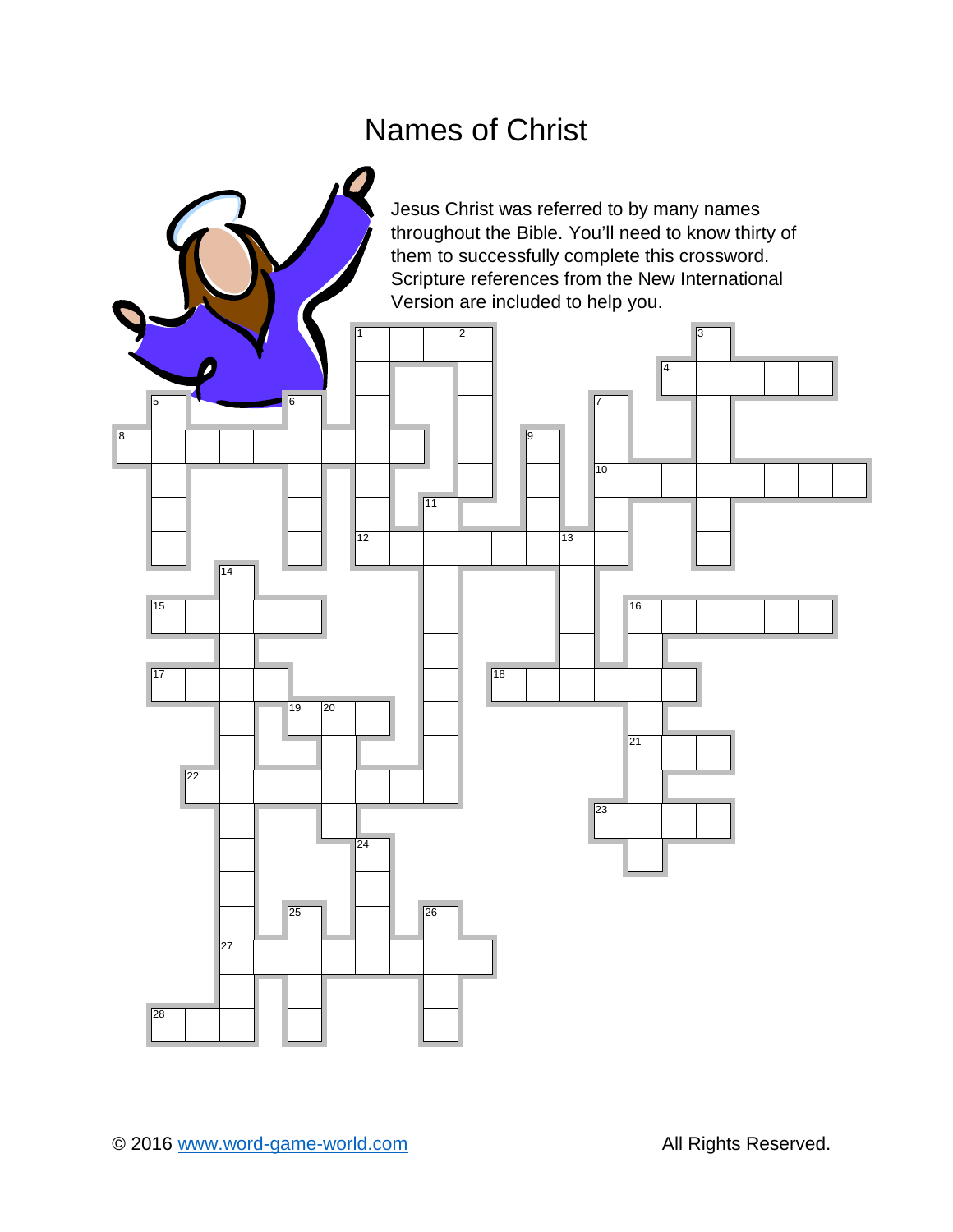## **Clues**

### Across

- 1. The \_\_\_ of life (1 John 1:1)
- 4. The true \_\_\_ (John 1:9)
- 8. A man of \_\_\_ (Isaiah 53:3)
- 10. "The \_\_ will come to Zion… (Isaiah 59:20)
- 12. The good \_\_\_ (John 10:11)
- 15. The Alpha and \_\_ (Rev. 22:13)
- 16. \_\_ and Savior (Acts 5:31)
- 17. For the \_\_ himself will come down from heaven (I Thess. 4:16-17)
- 18. Our apostle and high \_\_\_ (Heb. 3:1)
- 19. The \_\_ and the truth and the life (John14:6)
- 21. The Living \_\_\_ (Rev. 1:18)
- 22. The one \_\_\_ between God and mankind (I Tim. 2:5)
- 23. \_\_ of all things (Heb. 1:2)
- 27. \_\_\_, which means "God with us" (Matt.1:23)
- 28. The Son of \_\_\_ (Luke 19:10)

#### Down

- 1. The faithful \_\_\_ (Rev. 1:5)
- 2. The Root and Offspring of \_\_\_ (Rev. 22:16)
- 3. The \_\_\_ of their salvation (Heb.2:10)
- 5. The Lion of the tribe \_\_\_ (Rev. 5:5)
- 6. The  $\qquad$  of life (John 6:35)
- 7. The light of the \_\_\_\_ (John 8:12)
- 9. The true \_\_\_ (John 15:1)
- 11. "The \_\_ will come from Zion..." (Rom. 11:26)
- 13. They said, "\_\_" (which means "Teacher") (John 1:38)
- 14. Exact of God's being (Heb. 1:3)
- 16. The \_\_\_ lamb (I Cor. 5:7)
- 20. The last \_\_\_ (I Cor. 15:45)
- 24. A \_\_ of salvation (Luke 1:69)
- 25. The \_\_\_ (Rev. 3:14)
- 26. The King of the \_\_\_ (Matt. 2:1-2)